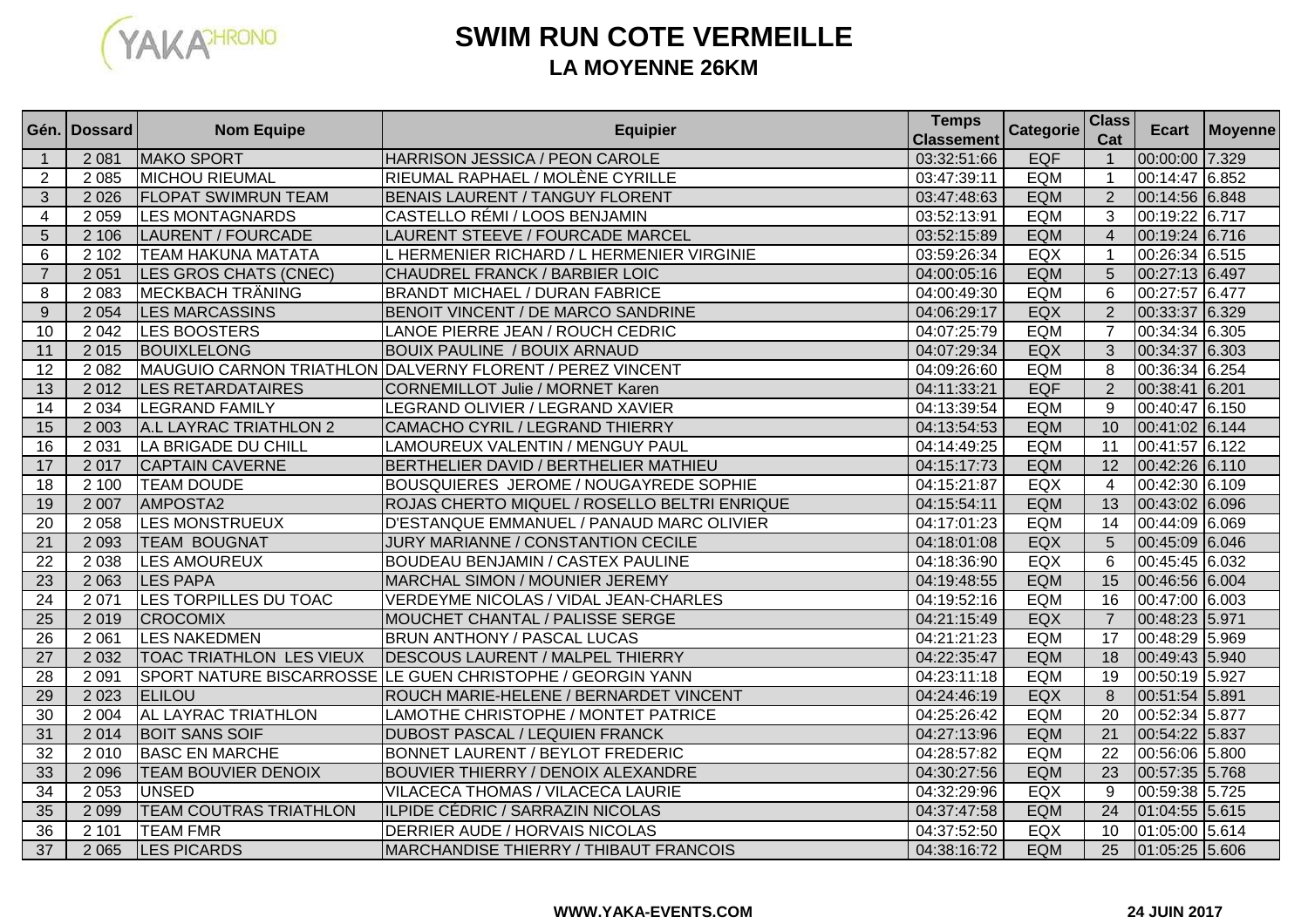

# **SWIM RUN COTE VERMEILLELA MOYENNE 26KM**

|    | Gén. I Dossard | <b>Nom Equipe</b>           | <b>Equipier</b>                                           | <b>Temps</b><br><b>Classement</b> | Categorie  | <b>Class</b><br>Cat | Ecart            | Moyenne |
|----|----------------|-----------------------------|-----------------------------------------------------------|-----------------------------------|------------|---------------------|------------------|---------|
| 38 | 2 0 4 4        | <b>LES CHICKIES</b>         | HENTGEN CAROLINE / MAINARD AMANDINE                       | 04:38:33:76                       | <b>EQF</b> | 3                   | 01:05:42 5.600   |         |
| 39 | 2 0 8 8        | <b>ROQUEFORT TREFFEL</b>    | ROQUEFORT GUILLAUME / BLATTES VIRGILE                     | 04:38:39:40                       | <b>EQM</b> | $\overline{26}$     | 01:05:47 5.598   |         |
| 40 | 2016           | <b>CALDER</b>               | COMBESCURE JEROME / DUQUOC YANN                           | 04:42:24:98                       | EQM        | 27                  | 01:09:33 5.524   |         |
| 41 | 2 1 0 4        | <b>TEAM MOJITO</b>          | DUCROUX FLORENCE / LEROUX OLIVIER                         | 04:43:31:56                       | EQX        | 11                  | 01:10:39 5.502   |         |
| 42 | 2 0 0 5        | <b>AMPOSTA1</b>             | GARCIA BALAGUER BENJAMIN / VELASCO CHILLON IGNACIO PASCAL | 04:43:31:66                       | <b>EQM</b> | 28                  | 01:10:40 5.502   |         |
| 43 | 2 0 4 3        | <b>LES CAOUANNES</b>        | ANINAT CAROLINE / ANINAT ERIC                             | 04:44:18:12                       | EQX        | 12                  | 01:11:26 5.487   |         |
| 44 | 2070           | <b>LES TELETUBBIES</b>      | HAMEL JESSY / SANSAY CATHERINE                            | 04:46:43:98                       | <b>EQF</b> | $\overline{4}$      | 01:13:52 5.440   |         |
| 45 | 2 0 6 8        | <b>LES REDS</b>             | ALBEROLA VALÉRIE / VILLAIN CHRISTOPHE                     | 04:47:27:60                       | EQX        | 13                  | 01:14:35 5.427   |         |
| 46 | 2 0 4 5        | <b>LES COSTAUDS</b>         | CAZES EMMANUEL / VICINI HERVE                             | 04:48:19:61                       | <b>EQM</b> | 29                  | 01:15:27 5.410   |         |
| 47 | 2 0 7 8        | <b>MADE IN PARIS</b>        | <b>GRYNBAUM VINCENT / NIFFLE FREDERIC</b>                 | 04:48:37:75                       | <b>EQM</b> | 30                  | 01:15:46 5.405   |         |
| 48 | 2 0 2 2        | <b>EDAMAME</b>              | <b>BRILOUET FREDERIK / MERCKX AUDREY</b>                  | 04:49:42:09                       | <b>EQX</b> | 14                  | 01:16:50 5.384   |         |
| 49 | 2 0 6 9        | LES TATIES FLINGUEUSES      | <b>GERARD STEPHANIE / GOMEZ ANGELIQUE</b>                 | 04:50:39:58                       | <b>EQF</b> | 5                   | 01:17:47 5.367   |         |
| 50 | 2 0 0 9        | <b>ARGELÈS NATURE TRAIL</b> | NOUGIER VERONIQUE / NOUGIER BENOIT                        | 04:51:40:72                       | EQX        | 15                  | 01:18:49 5.348   |         |
| 51 | 2 0 3 6        | LES AIGULINOIS DE LA TEAM   | ARNOUIL PATRICK / MEAL CAROLINE                           | 04:52:51:16                       | EQX        | 16                  | 01:19:59 5.326   |         |
| 52 | 2 0 3 0        | <b>JUICY TEAM</b>           | <b>CRUYPENNINCK ANTOINE / FRIEDRICH PIERRE</b>            | 04:53:04:42                       | <b>EQM</b> | $\overline{31}$     | 01:20:12 5.323   |         |
| 53 | 2 0 3 3        | <b>LA PTNEF SWIM TEAM</b>   | FARENC JEAN-MICHEL / JANSSEN KOEN                         | 04:54:07:22                       | EQM        | $\overline{32}$     | 01:21:15 5.304   |         |
| 54 | 2 0 9 5        | <b>TEAM BARTOLI</b>         | BARTOLI JEAN LUC / BARTOLI MARINE                         | 04:57:04:37                       | EQX        | 17                  | 01:24:12 5.251   |         |
| 55 | 2 0 2 9        | <b>JCJT</b>                 | CONRARD JEAN / TOULOUSE JULIEN                            | 04:58:44:09                       | <b>EQM</b> | 33                  | 01:25:52 5.222   |         |
| 56 | 2 0 0 6        | <b>AMPOSTA3</b>             | MONTSERRAT ROMANI GUART / REDO PRINCEP JOSEP              | 04:58:48:51                       | EQX        | $\overline{18}$     | 01:25:56 5.220   |         |
| 57 | 2 0 2 5        | <b>ESCAFFRE BROTHERS</b>    | <b>ESCAFFRE FLORENT / ESCAFFRE CARL</b>                   | 04:58:58:85                       | <b>EQM</b> | 34                  | 01:26:07 5.217   |         |
| 58 | 2079           | <b>MADE IN PARIS 2</b>      | DOUGADOS THIBAULT / WAJSFISZ ANTHONY                      | 04:59:30:81                       | <b>EQM</b> | 35                  | 01:26:39 5.208   |         |
| 59 | 2 0 2 7        | <b>FRANCK ET OLIVIER</b>    | CASTAGNA OLIVIER / LETOURNEUR FRANCK                      | 05:00:16:00                       | <b>EQM</b> | 36                  | 01:27:24 5.195   |         |
| 60 | 2 0 5 6        | <b>LES MEUNZ</b>            | MEUNIER ALIX / MEUNIER ERIC                               | 05:03:19:66                       | EQX        | 19                  | 01:30:28 5.143   |         |
| 61 | 2 0 4 0        | <b>LES BALLECKS</b>         | MALOUMIAN VIVIEN / MUZELLEC ETIENNE                       | 05:05:09:49                       | <b>EQM</b> | $\overline{37}$     | $01:32:17$ 5.112 |         |
| 62 | 2 0 7 2        | <b>LES TOURCOLS</b>         | HENNEQUIN FLORENT / LAGNITRE STEPHANE                     | 05:05:38:86                       | <b>EQM</b> | $\overline{38}$     | 01:32:47 5.104   |         |
| 63 | 2013           | BLANQUETTE                  | PAILLARES NICOLAS / RICAUT LAURENT                        | 05:05:51:76                       | <b>EQM</b> | $\overline{39}$     | 01:33:00 5.100   |         |
| 64 | 2 0 4 6        | <b>LES COUSINS NORMAND</b>  | POTEL CHRISTOPHE / POTEL MELANIE                          | 05:06:05:76                       | EQX        | 20                  | 01:33:14 5.096   |         |
| 65 | 2 0 6 0        | <b>LES NAÏADES</b>          | MALLIÉ (EX ÉPOUSE LARROY) NATHALIE / POULAIN DOROTHÉE     | 05:06:30:95                       | <b>EQF</b> | 6                   | 01:33:39 5.089   |         |
| 66 | 2 0 7 4        | <b>LES0268</b>              | CATEAU PHILIPPE / FULCHIRON DAVID                         | 05:11:35:92                       | <b>EQM</b> | 40                  | 01:38:44 5.006   |         |
| 67 | 2 0 5 2        | <b>LES JEANS</b>            | OZENNE JEAN / TRAMIER JEAN                                | 05:12:22:14                       | <b>EQM</b> | $\overline{41}$     | 01:39:30 4.994   |         |
| 68 | 2075           | WEISSEPAULANER              | LESCOUZERES STÉPHANE / SOUYRIS LAURENT                    | 05:13:34:15                       | <b>EQM</b> | 42                  | 01:40:42 4.975   |         |
| 69 | 2 0 2 8        | <b>GIRLS MADE IN PARIS</b>  | DOUGADOS SABRINA / WAJSFISZ CAMILA                        | 05:14:33:71                       | <b>EQF</b> | $\overline{7}$      | 01:41:42 4.959   |         |
| 70 | 2 0 8 0        | MADE IN PARIS 3             | <b>BEAUFORT ROMAIN / MONTIN EDOUARD</b>                   | 05:17:59:81                       | <b>EQM</b> | 43                  | 01:45:08 4.905   |         |
| 71 | 2 0 9 7        | ZÉROS - HIC                 | CAILLOUX QUENTIN / CHATELAIN THÉO                         | 05:18:03:84                       | EQM        | 44                  | 01:45:12 4.904   |         |
| 72 | 2 0 4 9        | <b>LES FADAS</b>            | HAUTIN AURELIEN / JOURDE BRUNO                            | 05:19:18:17                       | EQM        | 45                  | 01:46:26 4.885   |         |
| 73 | 2 0 5 5        | LES MASQUÉS UNO             | CARITG JEAN-LUC / FERRER LAURENCE                         | 05:20:21:12                       | EQX        | 21                  | 01:47:29 4.869   |         |
| 74 | 2 0 6 2        | <b>LES NAUFRAGES</b>        | AMERY BENOIT / MAUCLAIRE JEREMIE                          | 05:20:49:45                       | <b>EQM</b> | 46                  | 01:47:57 4.862   |         |

### **WWW.YAKA-EVENTS.COM**